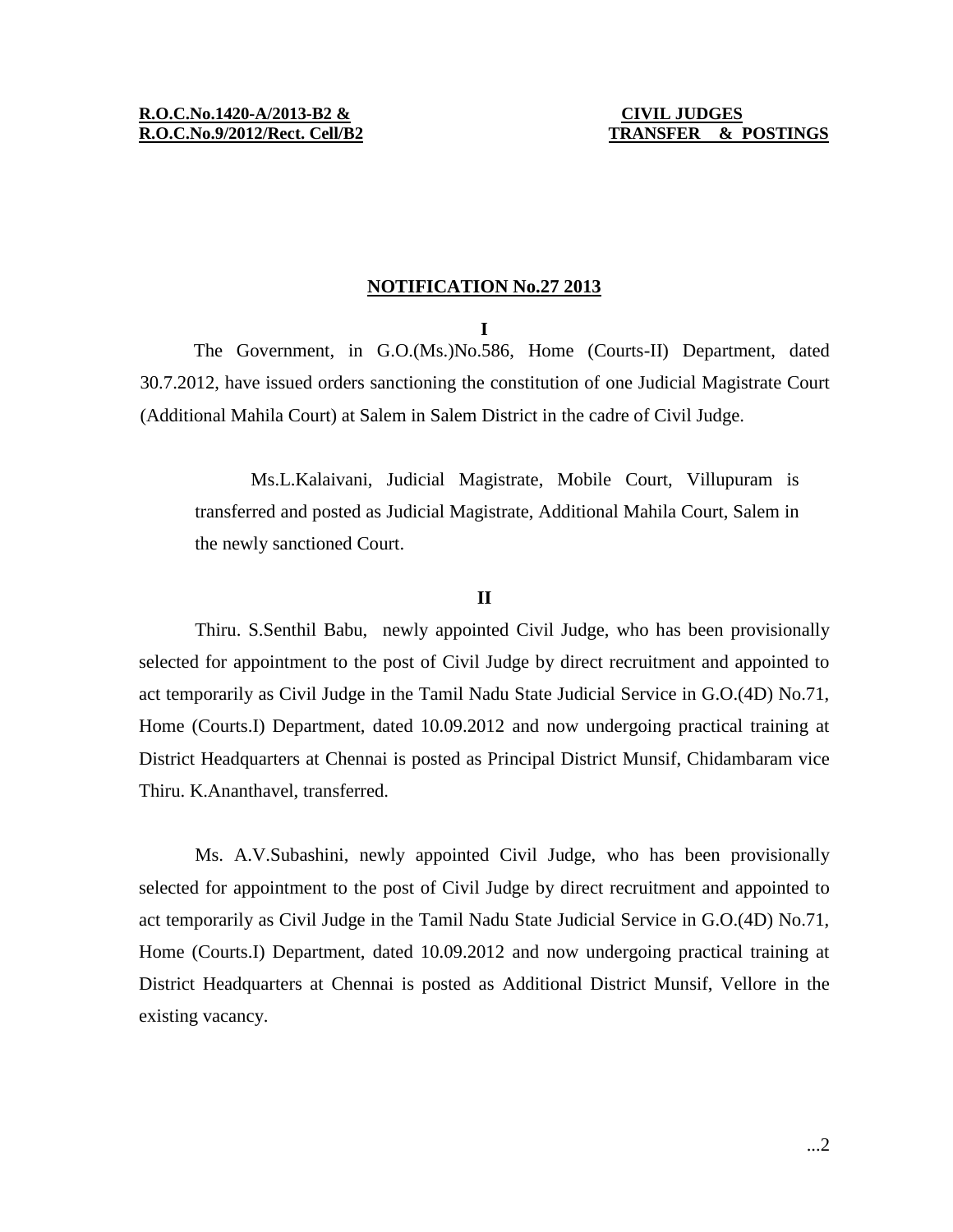Thiru. K.Bakkiaraj, newly appointed Civil Judge, who has been provisionally selected for appointment to the post of Civil Judge by direct recruitment and appointed to act temporarily as Civil Judge in the Tamil Nadu State Judicial Service in G.O.(4D) No.71, Home (Courts.I) Department, dated 10.09.2012 and now undergoing practical training at District Headquarters at Chennai is posted as Judicial Magistrate No.I, Mettur in the existing vacancy.

Thiru. M.Mathivanan, newly appointed Civil Judge, who has been provisionally selected for appointment to the post of Civil Judge by direct recruitment and appointed to act temporarily as Civil Judge in the Tamil Nadu State Judicial Service in G.O.(4D) No.71, Home (Courts.I) Department, dated 10.09.2012 and now undergoing practical training at District Headquarters at Chennai is posted as Additional District Munsif-cum-Judicial Magistrate, Manamadurai vice Ms.R.Thothiramary, transferred.

Thiru. T.Pitchairajan, newly appointed Civil Judge, who has been provisionally selected for appointment to the post of Civil Judge by direct recruitment and appointed to act temporarily as Civil Judge in the Tamil Nadu State Judicial Service in G.O.(4D) No.71, Home (Courts.I) Department, dated 10.09.2012 and now undergoing practical training at District Headquarters at Chennai is posted as I Additional District Munsif, Kumbakonam vice Ms.A.Geetha, transferred.

## **III**

Thiru. K.Ananthavel, Principal District Munsif, Chidambaram is transferred and posted as XVIII Metropolitan Magistrate, Saidapet, Chennai in the existing vacancy.

Thiru M.A.Kabeer, Additional District Munsif, Madurai is transferred and posted as XX Metropolitan Magistrate, Egmore, Chennai in the existing vacancy.

Ms.R.Thothiramary, Additional District Munsif-cum-Judicial Magistrate, Manamadurai is transferred and posted as Principal District Munsif, Manamadurai in the existing vacancy.